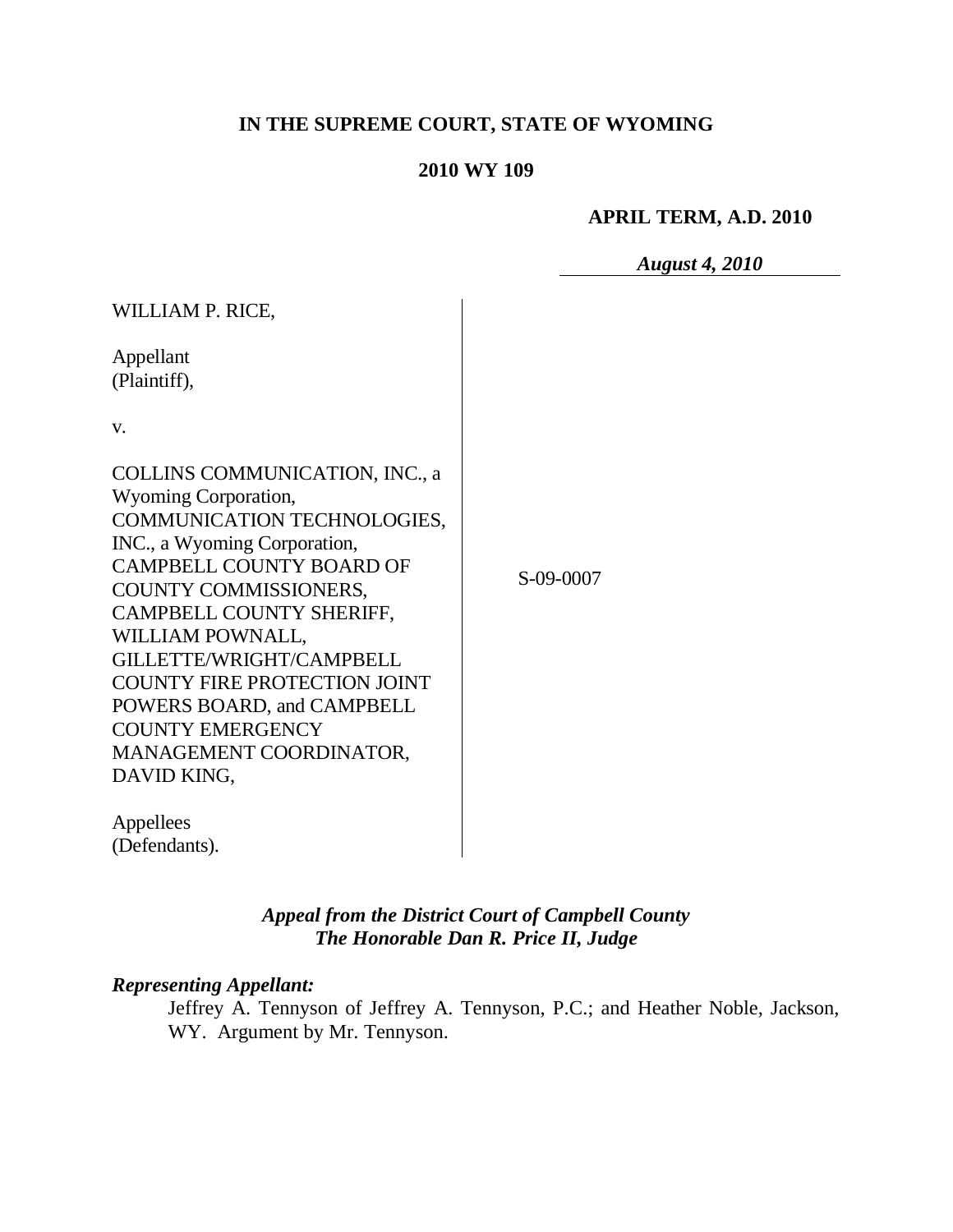#### *Representing Appellees:*

Stuart R. Day and Ryan J. Schwartz of Williams, Porter, Day & Neville, P.C., Casper, WY for Collins Communication, Inc.; Roger E. Shumate and James C. Worthen of Murane & Bostwick, LLC, Casper, WY for Communication Technologies, Inc.; Judith Studer of Schwartz, Bon, Walker & Studer, LLC, Casper, WY for Campbell County Board of County Commissioners, Campbell County Sheriff, and Campbell County Emergency Management Coordinator; and Tom C. Toner of Yonkee & Toner, LLP, Sheridan, WY for Gillette Wright/Campbell County Fire Protection Joint Powers Board. Argument by Messrs. Schwartz, Shumate, Toner, and Ms. Studer.

# *Before KITE, C.J., and GOLDEN, HILL, VOIGT\*, and BURKE, JJ.*

\*Chief Justice at time of oral argument.

**NOTICE: This opinion is subject to formal revision before publication in Pacific Reporter Third. Readers are requested to notify the Clerk of the Supreme Court, Supreme Court Building, Cheyenne, Wyoming 82002, of any typographical or other formal errors so that correction may be made before final publication in the permanent volume.**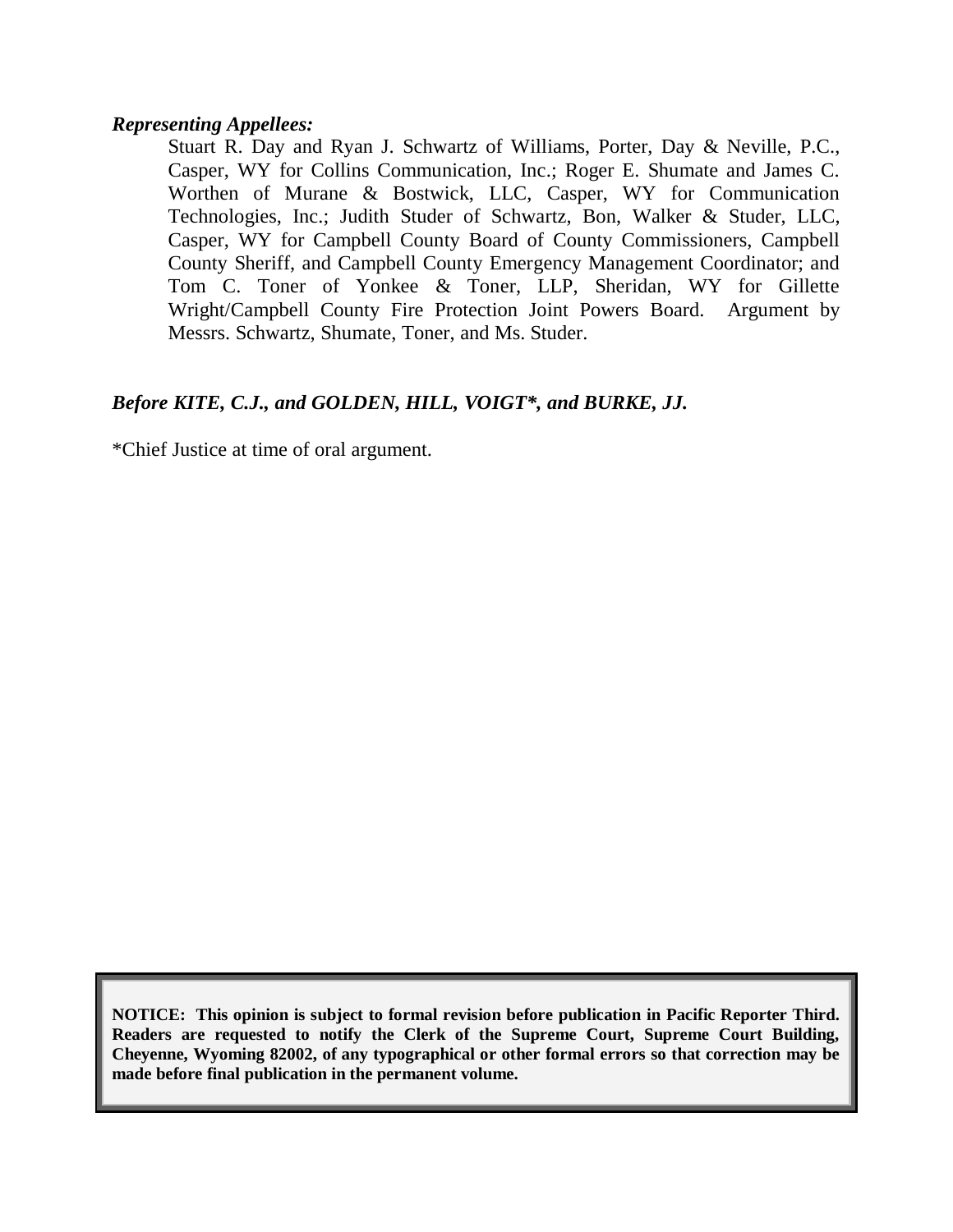**HILL,** Justice.

[¶1] William P. Rice's commercial building caught fire in Campbell County, Wyoming. Because of a failure in the communications/paging system used by the county, almost a half hour passed before there was any formal response to the fire. Rice"s building and its contents were almost totally destroyed. Rice filed suit against several county entities as well as two communications companies alleging negligence, whereupon the district court dismissed his complaint in its entirety. We will affirm.

### **ISSUES**

[¶2] Mr. Rice states his issues as follows:

- Was it error for the district court to find as a matter of law that Defendants Collins and ComTech owed no duty of care to [Rice] in operating and maintaining an emergency communications system for Campbell County, when the failure of that system delayed the fire department's response to a fire, leading to the destruction of [Rice"s] building and property?
- Was it error for the district court to grant summary judgment to the County Defendants on the basis of governmental immunity, despite W.S. § 1-39-108(a) which waives immunity for negligent operation of public utilities and services?
- Was it error for the district court to grant summary judgment to Defendant Sheriff Pownall on the basis of governmental immunity, despite W.S. § 1 -39-112 which waives immunity [for] tortious conduct of peace officers while acting within the scope of their duties?
- Was it error for the district court to grant summary judgment to the County Defendants on the basis of governmental immunity despite W.S. § 1-39-106 which waives sovereign immunity for negligent operation or maintenance of any building?
- Did the district court err in finding that [Rice] could not establish that his damages were proximately caused by Defendant's negligence?

# **FACTS**

[¶3] On April 8, 2006, a fire was reported at 402 East  $2<sup>nd</sup>$  Street in Gillette, Wyoming. The county sheriff"s office dispatch center received the call reporting the fire at 12:25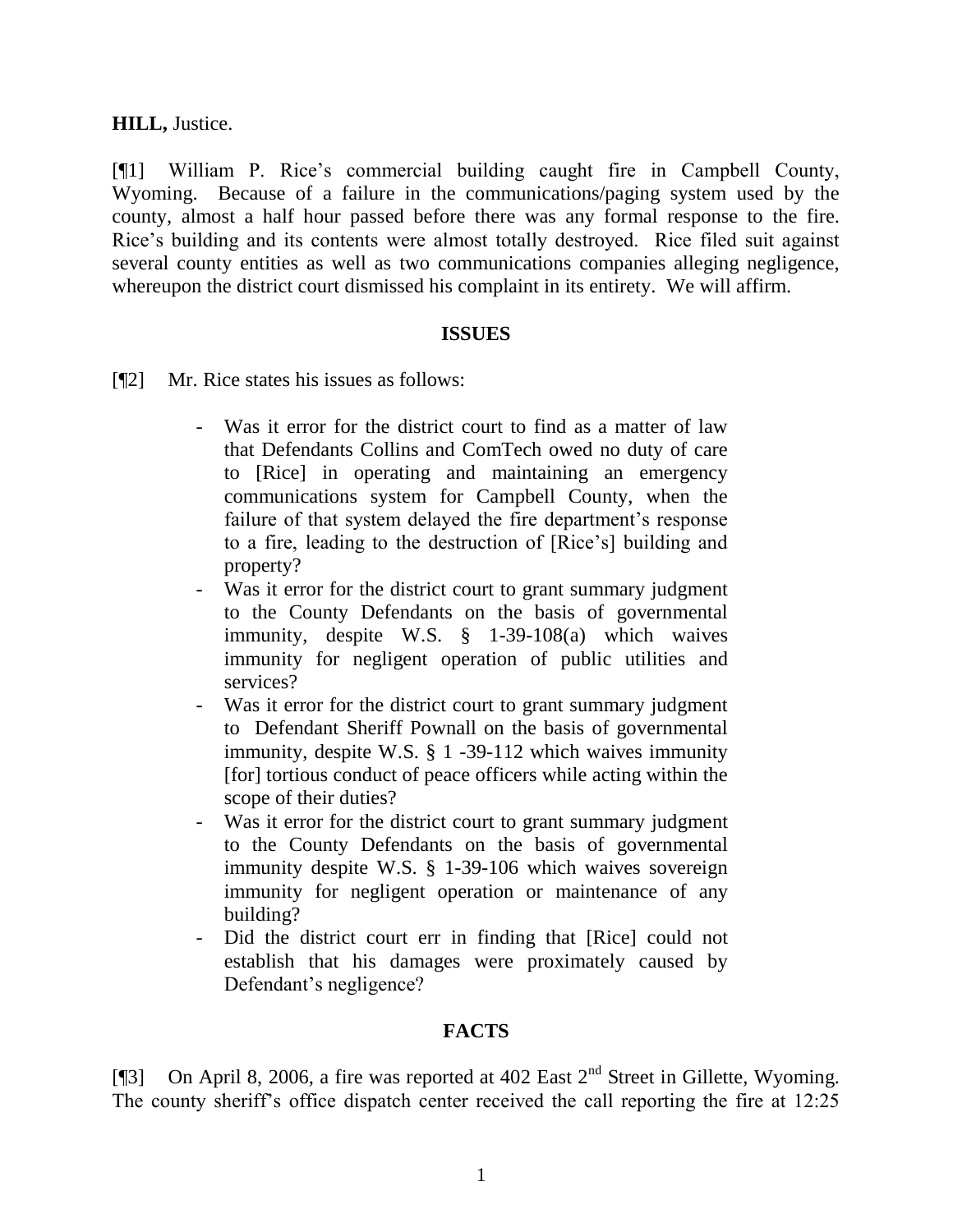a.m. The first police officer responded to the scene at 12:28 a.m., and the ambulance arrived at 12:30 a.m. Fire engine 11 arrived at 12:52 a.m., twenty-seven minutes after the fire was first reported.

[¶4] The fire consumed much of the commercial building, out of which Rice ran several businesses.<sup>1</sup> Rice also leased business space to several other tenants. Unfortunately for all of the businesses and owners, the fire resulted in a total loss of the building. $^{2}$ 

[¶5] The night of the fire, a malfunction occurred in the emergency paging system used by the county. The system works as follows: When a page is initiated by the sheriff"s department, it originates in the dispatch center and travels by wire to a microwave transceiver. The transceiver then transmits the page to an antenna located in the back of the sheriff"s office. The antenna then sends a signal, via microwaves, to one of four remote towers – the Hitt tower, the North tower, the South tower and the Wright tower. Those towers then re-transmit the signal to portable radios carried by volunteer firefighters. Although the fire department is staffed by full-time career firefighters from 6 a.m. to 6 p.m., volunteer firefighters are "on call" from 6 p.m. to 6 a.m. Those volunteer firefighters are "paged" to notify them of a fire. Normally, they contact dispatch when they are en route to the fire station. However, the night of the fire in this case, the dispatcher did not hear any responses, and so she sent the page again. Once more, she heard no responses, and then activated the City Watch AVS 100 Phone Notification System, which called the firefighters by telephone to notify them of the fire.

[¶6] Because of the delay in response, Rice filed suit, alleging negligence against several defendants. First, he named the Campbell County Board of County Commissioners, Campbell County Sheriff William Pownall, and Campbell County Emergency Management Coordinator David King (the "County Defendants"), alleging that they were negligent based upon the decisions they made related to the emergency communication system in place at the time of the fire. Rice also named Collins Communication, Inc., a Wyoming Corporation that sells electronic and communications products and provides service for those products. Collins installed a Motorola Quanter repeater system and related components at the Hitt Hill site on February 22, 2006, and Rice alleged that they were negligent based upon the work they performed at the Hitt Hill site. Finally, Rice named Communication Technologies, Inc. ("ComTech"), which has a contract for maintenance and service of specific communication equipment which is part

 $\overline{a}$ <sup>1</sup> The property consisted of a large "L-shaped" metal and stucco structure. One section housed a laundromat called "The Little Washboy Laundromat."

 $2\degree$  The fire investigator concluded that the fire started in one of the clothes dryers in the laundromat.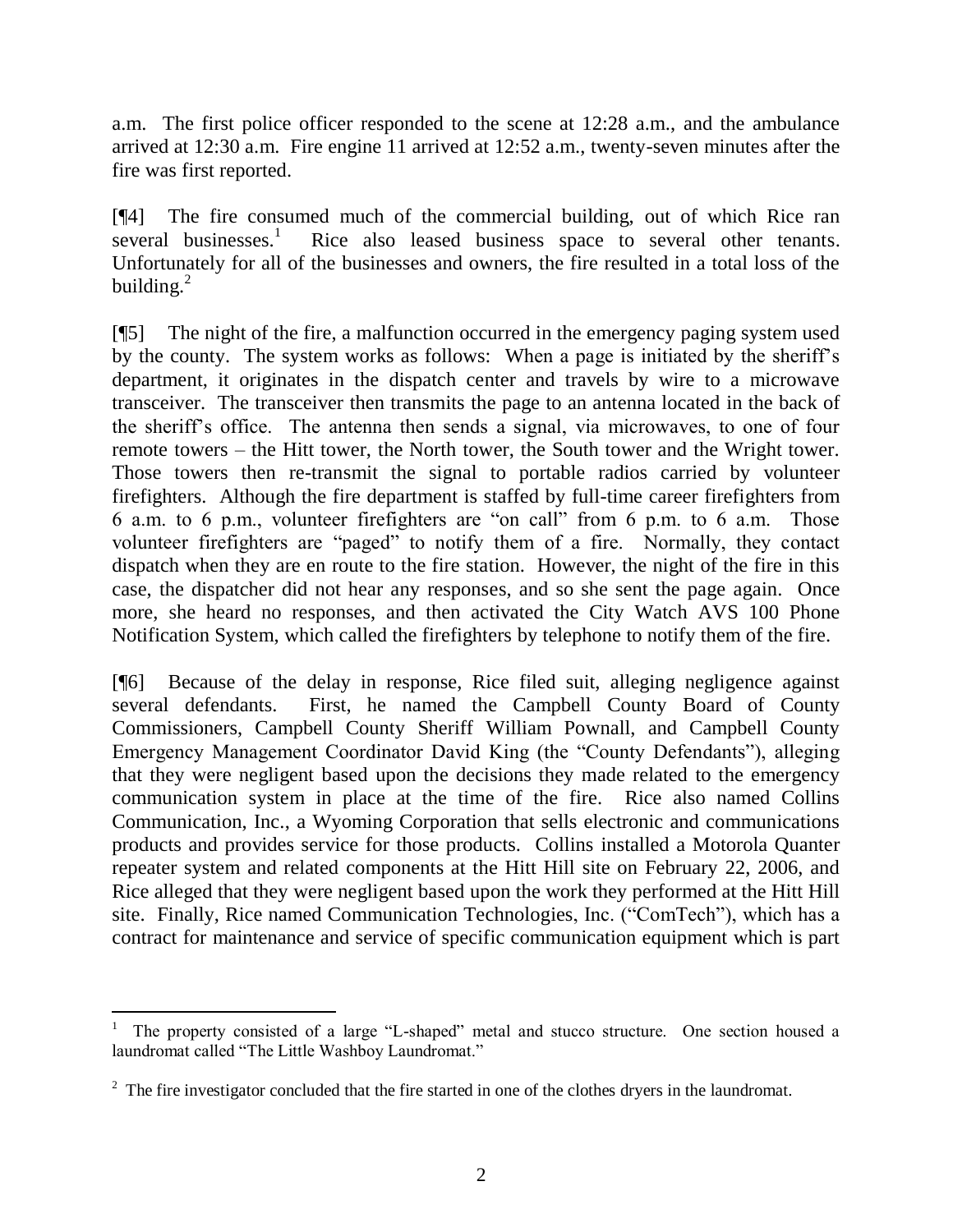of the Campbell County emergency communication system – Rice alleged that they were negligent based on that contract.<sup>3</sup>

[¶7] All named defendants filed motions for summary judgment in response to Rice"s amended complaint. In its decision letter, the district court divided the motions into "two broad categories." The first issue presented by Collins and ComTech involved whether a duty to Rice existed. The second issue presented by the County Defendants and the Defendant Fire Board involved the question of immunity from liability under the Wyoming Governmental Claims Act (WGCA), Wyo. Stat. Ann. § 1-39-101, et. seq. (LexisNexis 2009). The court concluded that no duty existed on behalf of Collins or ComTech, and because the County Defendants and the Fire Board did not meet any of the exceptions to the WGCA, their governmental immunity was not waived. Thus, all motions for summary judgment were granted, and this appeal followed.

### **STANDARD OF REVIEW**

[¶8] Our oft repeated standard of review for summary judgment motions is as follows:

We evaluate the propriety of a summary judgment by employing the same standards and using the same materials as the district court. *Cook v. Shoshone First Bank*, 2006 WY 13, ¶ 11, 126 P.3d 886, 889 (Wyo. 2006). Thus, our review is plenary. *Birt v. Wells Fargo Home Mortg., Inc*., 2003 WY 102, ¶ 7, 75 P.3d 640, 647 (Wyo. 2003).

Wyo. R. Civ. P. 56 governs summary judgments. A summary judgment is appropriate when there are no genuine issues of material fact and the moving party is entitled to judgment as a matter of law. W.R.C.P. 56(c). When reviewing a summary judgment, we consider the record in the perspective most favorable to the party opposing the motion and give that party the benefit of all favorable inferences which may be fairly drawn from the record. We review questions of law *de novo* without giving any deference to the district court's determinations.

*Cathcart v. State Farm Mut. Auto. Ins. Co*., 2005 WY 154, ¶ 11, 123 P.3d 579, 586 (Wyo. 2005), quoting *Baker v. Ayres* 

 $\overline{a}$ 

<sup>3</sup> Although Rice named multiple defendants, no determination as to the cause of the page failure has been made.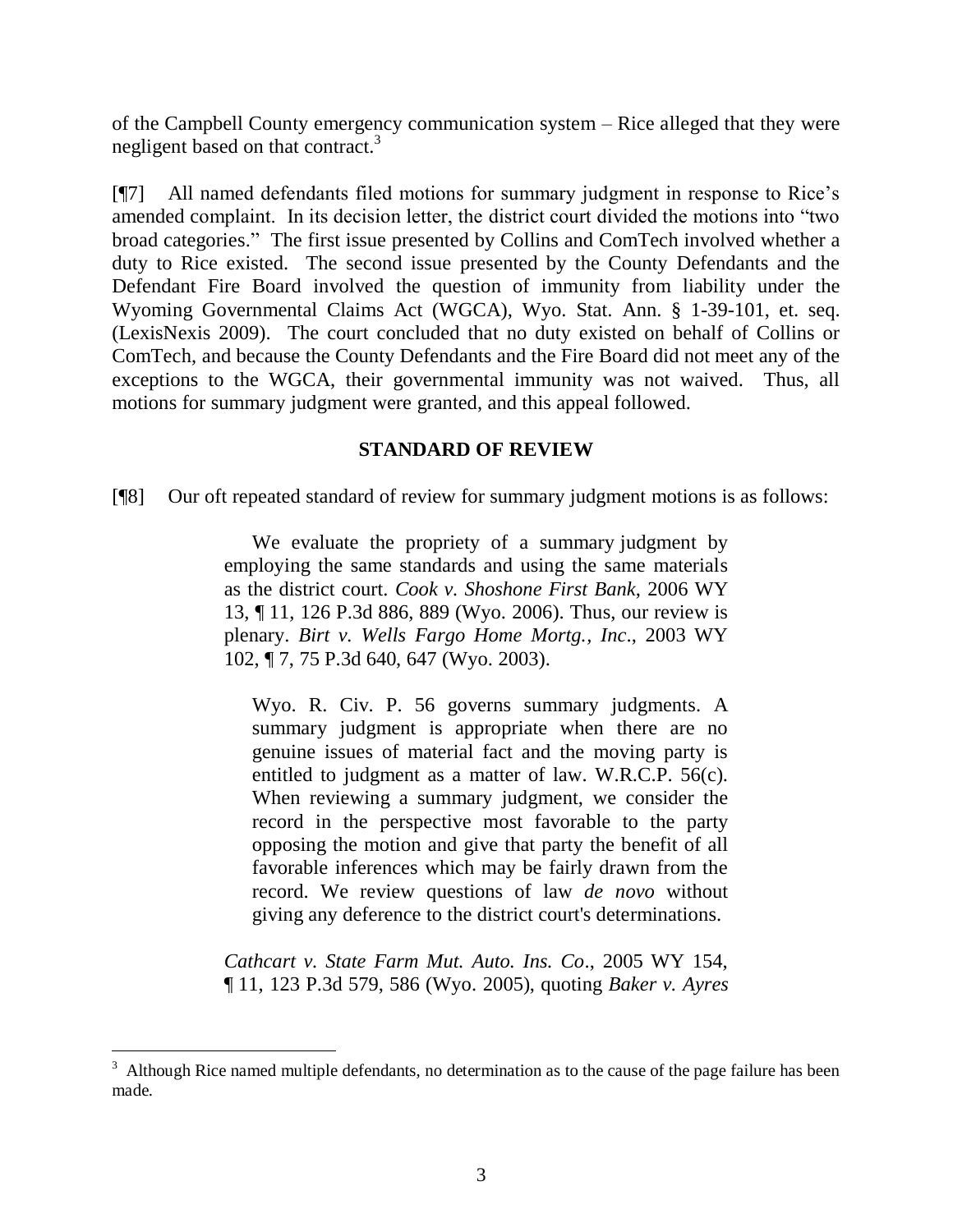*& Baker Pole & Post, Inc*., 2005 WY 97, ¶ 14, 117 P.3d 1234, 1239 (Wyo. 2005).

"A genuine issue of material fact exists when a disputed fact, if it were proven, would establish or refute an essential element of a cause of action or a defense that the parties have asserted." *Christensen v. Carbon County*, 2004 WY 135, ¶ 8, 100 P.3d 411, 413 (Wyo. 2004) (quoting *Metz Beverage Co. v. Wyoming Beverages, Inc*., 2002 WY 21, ¶ 9, 39 P.3d 1051, 1055 (Wyo. 2002)). The party requesting a summary judgment bears the initial burden of establishing a prima facie case for summary judgment. If he carries his burden, "the party who is opposing the motion for summary judgment must present specific facts to demonstrate that a genuine issue of material fact exists." *Id*. We have explained the duties of the party opposing a motion for summary judgment as follows:

"After a movant has adequately supported the motion for summary judgment, the opposing party must come forward with competent evidence admissible at trial showing there are genuine issues of material fact. The opposing party must affirmatively set forth material, specific facts in opposition to a motion for summary judgment, and cannot rely only upon allegations and pleadings …, and conclusory statements or mere opinions are insufficient to satisfy the opposing party"s burden."

The evidence opposing a prima facie case on a motion for summary judgment "must be competent and admissible, lest the rule permitting summary judgments be entirely eviscerated by plaintiffs proceeding to trial on the basis of mere conjecture or wishful speculation." Speculation, conjecture, the suggestion of a possibility, guesses, or even probability, are insufficient to establish an issue of material fact. *Cook*, ¶ 12, 126 P.3d at 890, quoting *Jones v. Schabron*, 2005 WY 65, ¶¶ 9-11, 113 P.3d 34, 37 (Wyo. 2005). *Hatton v. Energy Elec. Co*., 2006 WY 151, ¶¶ 8-9, 148 P.3d 8, 12 13 (Wyo. 2006).

*Loredo v. Solvay Am., Inc.*, 2009 WY 93, ¶ 10, 212 P.3d 614, 618-619 (Wyo. 2009).

#### **DISCUSSION**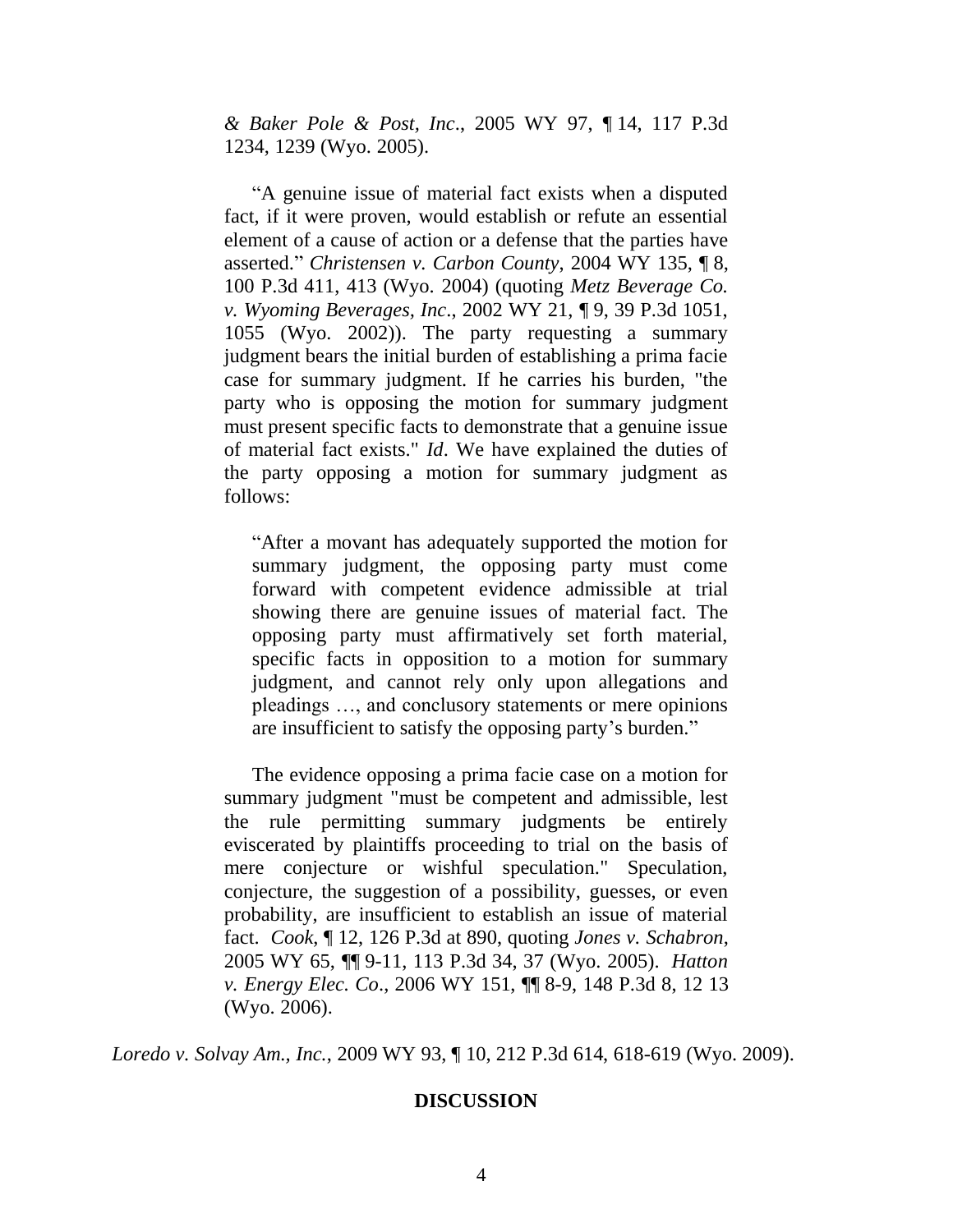## **Collins/ComTech Duty of Care**

[¶9] Rice first argues that it was error for the district court to find as a matter of law that Appellees Collins and ComTech owed no duty of care to Rice in operating and maintaining an emergency communications system for Campbell County, when the failure of that system delayed the fire department's response to the fire that led to the destruction of Rice"s building and property.

[¶10] In order to maintain a claim of negligence**,** a plaintiff must prove: 1) The defendant owed the plaintiff a duty of reasonable care; 2) the defendant breached the duty; and 3) the defendant's breach was the proximate cause of injury or loss to the plaintiff. *Andersen v. Two Dot Ranch, Inc*., 2002 WY 105, ¶ 11, 49 P.3d 1011, 1014 (Wyo. 2002). The existence and scope of a duty are questions of law for the court. Absent a duty**,** there is no actionable claim of negligence**.** Additionally, absent evidence that the defendant breached the duty by failing to exercise reasonable care, a claim of negligence is not sustainable. *Id*. A duty of care "may arise by contract, statute, common law, or when the relationship of the parties is such that the law imposes an obligation on the defendant to act reasonably for the protection of the plaintiff." *Hamilton v. Natrona County Educ. Ass'n*, 901 P.2d 381, 384 (Wyo. 1995).

[¶11] We begin with Rice"s claim that Collins and ComTech owed him a duty of care based on the Restatement (Second) of Torts. The Restatement contains the following provision:

> One who undertakes, gratuitously or for consideration, to render services to another which he should recognize as necessary for the protection of a third person or his things, is subject to liability to the third person for physical harm resulting from his failure to exercise reasonable care to protect his undertaking, if

> (a) his failure to exercise reasonable care increases the risk of such harm, or

> (b) he has undertaken to perform a duty owed by the other to the third person, or

> (c) the harm is suffered because of reliance of the other or the third person upon the undertaking.

Restatement (Second) of Torts, § 324(A) (1965). We have adopted this Restatement view of voluntary undertakings in the "Good Samaritan" context. See *Berry v. Tessman*, 2007 WY 175, ¶ 13, 170 P.3d 1243, 1246 (Wyo. 2007) (visitor Tessman tripped and fell into a naturally occurring marmot hole at a campground; because campground owner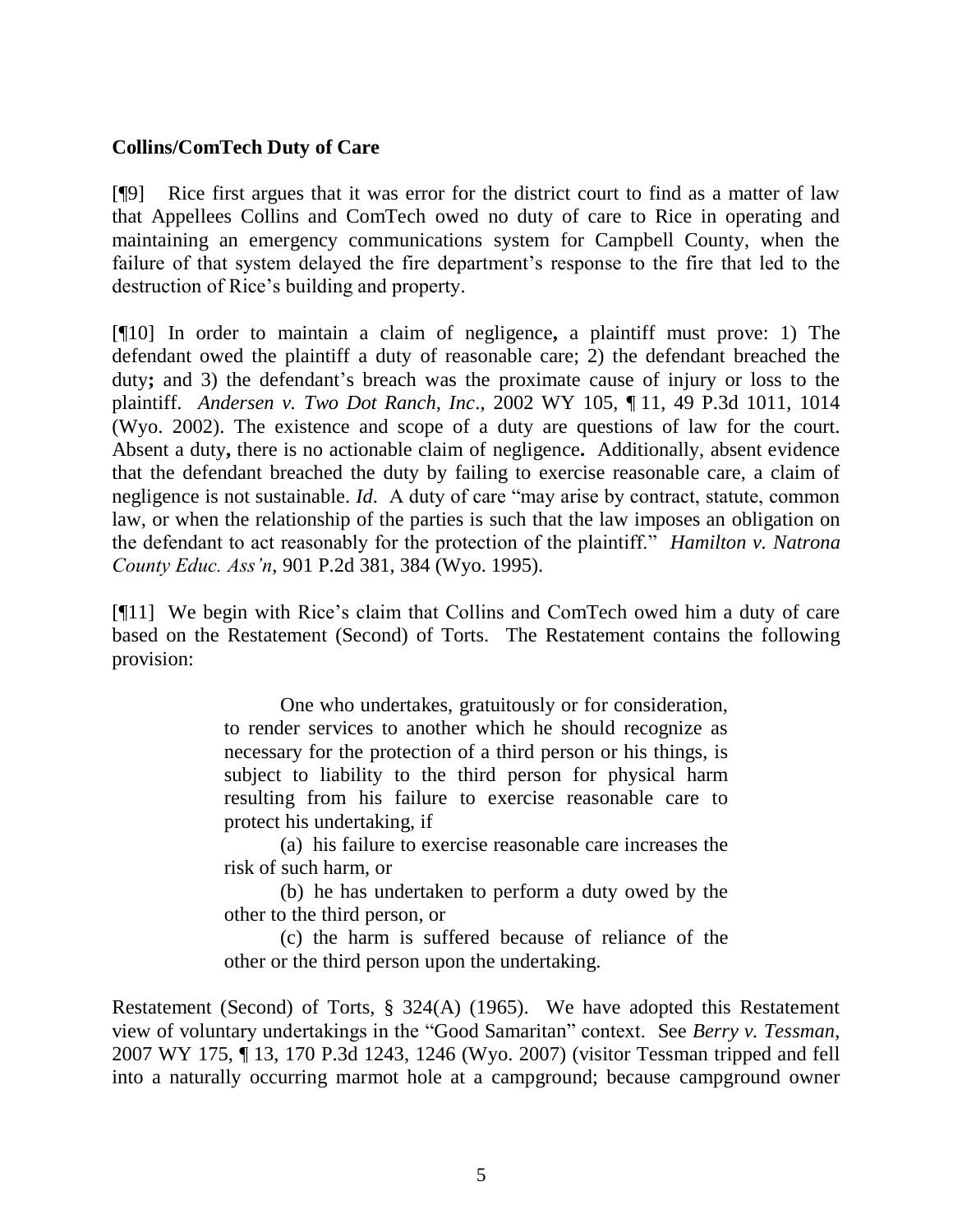Berry had not undertaken to fix or free the area of marmot holes, there was no duty); *Andersen*, ¶ 11, 49 P.3d 1011 at 1014.

[¶12] Although this Court has adopted the Restatement as it applies to Good Samaritans, to do so in this case would be wholly outside of that context. Here, under Rice"s argument, a private corporation doing business with a government entity would owe a duty to a private citizen. The Restatement does not contemplate that sort of expansion.

> [F]or purposes of liability under . . . [section] 324A, it must be demonstrated that the services rendered either increased the risk of harm to the third party or consisted of the performance of a duty owed by the other party to the involved third party, or that the harm resulted from the third party"s reliance upon the service renderer's performance.

*May Dep't Stores Co. v. University Hills, Inc.*, 789 P.2d 434, 441 (Colo. Ct. App. 1989). "The Restatement of Torts (Second) 324(a) only refers to a duty to avoid *physical* harm to a third person or his things; it does not include language expanding the duty to infliction of intangible harm to property rights." *[Braick v. Faxton-St. Luke's Healthcare](http://www.lexis.com/research/xlink?app=00075&view=full&searchtype=get&search=2004+NY+Slip+Op+51595U%2520at%25202)*, [2004 NY Slip Op 51595U, 2 \(N.Y. Sup. Ct. 2004\)](http://www.lexis.com/research/xlink?app=00075&view=full&searchtype=get&search=2004+NY+Slip+Op+51595U%2520at%25202) (emphasis added).

[¶13] In this case, both Collins and ComTech were merely supplying services at the request of the county. Thus, the Restatement does not impose liability. However, that conclusion does not end our inquiry as to the question of duty. Rice also contends that the "eight-factor" test, when applied, determines that a duty existed. The eight factors utilized to determine the existence of a duty are:

> (1) The foreseeability of harm to the plaintiff, (2) the closeness of the connection between the defendant"s conduct and the injury suffered, (3) the degree of certainty that the plaintiff suffered injury, (4) the moral blame attached to the defendant's conduct, (5) the policy of preventing future harm, (6) the extent of the burden upon the defendant, (7) the consequence to the community and the court system, and (8) the availability, cost and prevalence of insurance for the risk involved.

*Berry*, ¶ 8, 170 P.3d at 1245 (citing *Mostert v. CBL & Assoc.*, 741 P.2d 1090, 1094 (Wyo. 1987)). The court may also consider the "magnitude of the risk involved in defendant"s conduct, the burden of requiring defendant to guard against that risk and the consequences of placing that burden upon the defendant." *Sponsel v. Park County*, 2006 WY 6, ¶ 18, 126 P.3d 105, 110 (Wyo. 2006).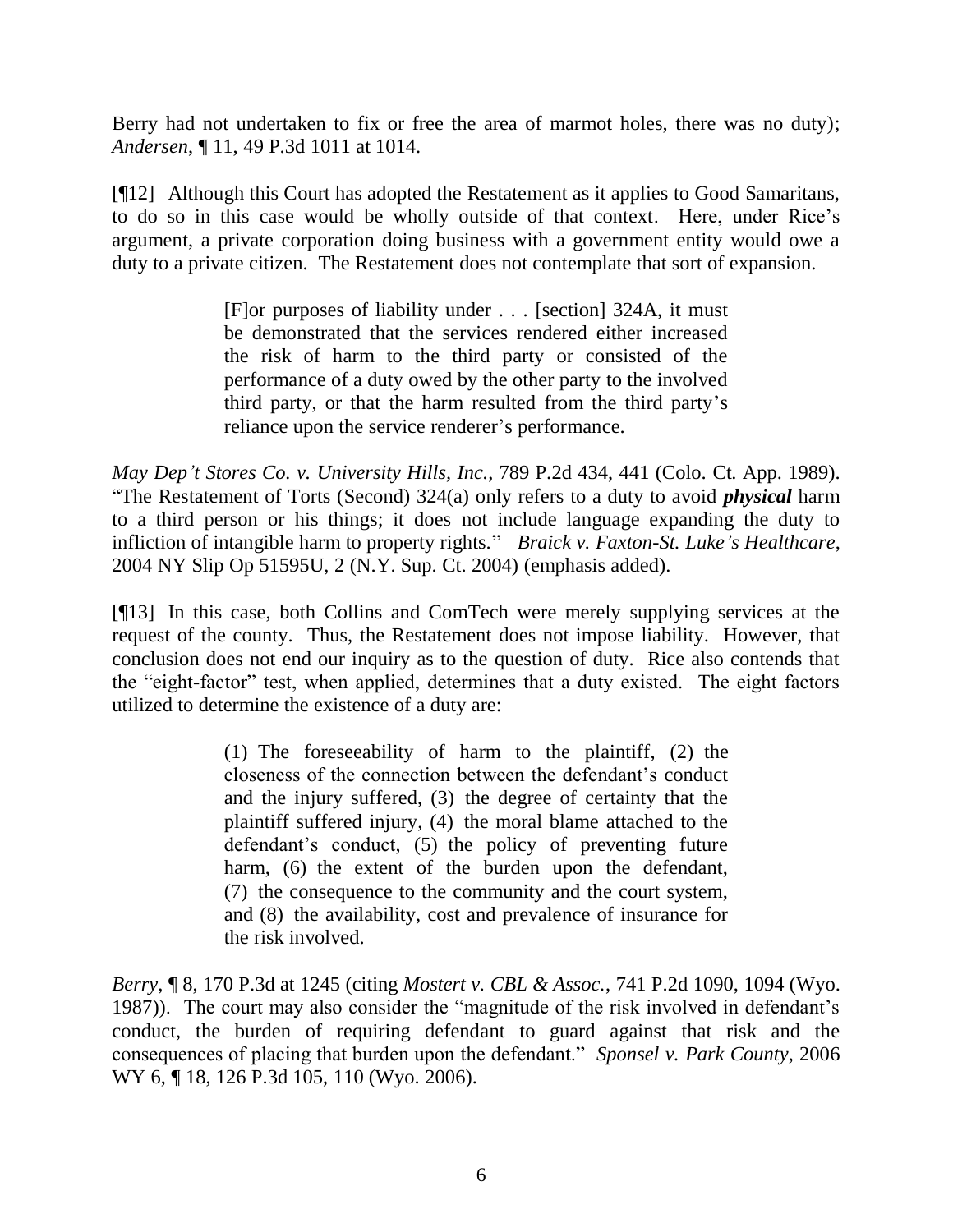[¶14] In its decision letter, the district court outlined the eight factors and concluded as follows in relation to them:

- 1. While the failure of such communication equipment causing a delay in the response of emergency services could have been foreseeable, it cannot be established that the delay contributed to [Rice's] harm.
- 2. The degree of closeness between the conduct of Defendants Collins and ComTech and the injury suffered is small. Three of the four repeaters in the County emergency communications systems were fully functional, and it cannot be conclusively established that the delay in response time contributed to [Rice"s] harm.
- 3. While it is clear [Rice] suffered harm, it cannot be established that the Defendants' actions caused that harm.
- 4. Moral blame cannot be attached to the Defendants for failure in equipment used in the normal course of business and properly maintained.
- 5. While preventing future harm is always a concern for the court, imposing a duty of this magnitude upon those who provide service and equipment to emergency communication systems would ultimately hinder the ability of county governments to acquire such services.
- 6. Holding the Defendants responsible for the failure of communication equipment in this case would impose an unreasonably heavy burden on the Defendant.
- 7. The consequences to the community and court would be high as costs for the maintenance of emergency communication systems would increase and the likelihood of lawsuits would also increase.
- 8. Fire insurance is easily acquired and relatively inexpensive compared to the benefit. [Rice] could have been compensated for his damages through those means.

We are in agreement with the district court. While we do not see a need to expound on the district court"s sound reasoning as to every factor, we would like to address factors one and two in greater detail. We believe factors one and two, the foreseeability of harm to the plaintiff and the closeness of the connection between the defendant"s conduct and the injury suffered, are the "crux" of the issue in front of us. Our caselaw is instructive on these two factors. We have stated that summary judgment is proper when "the causal connection between defendant"s acts and plaintiff"s damage is almost entirely subject to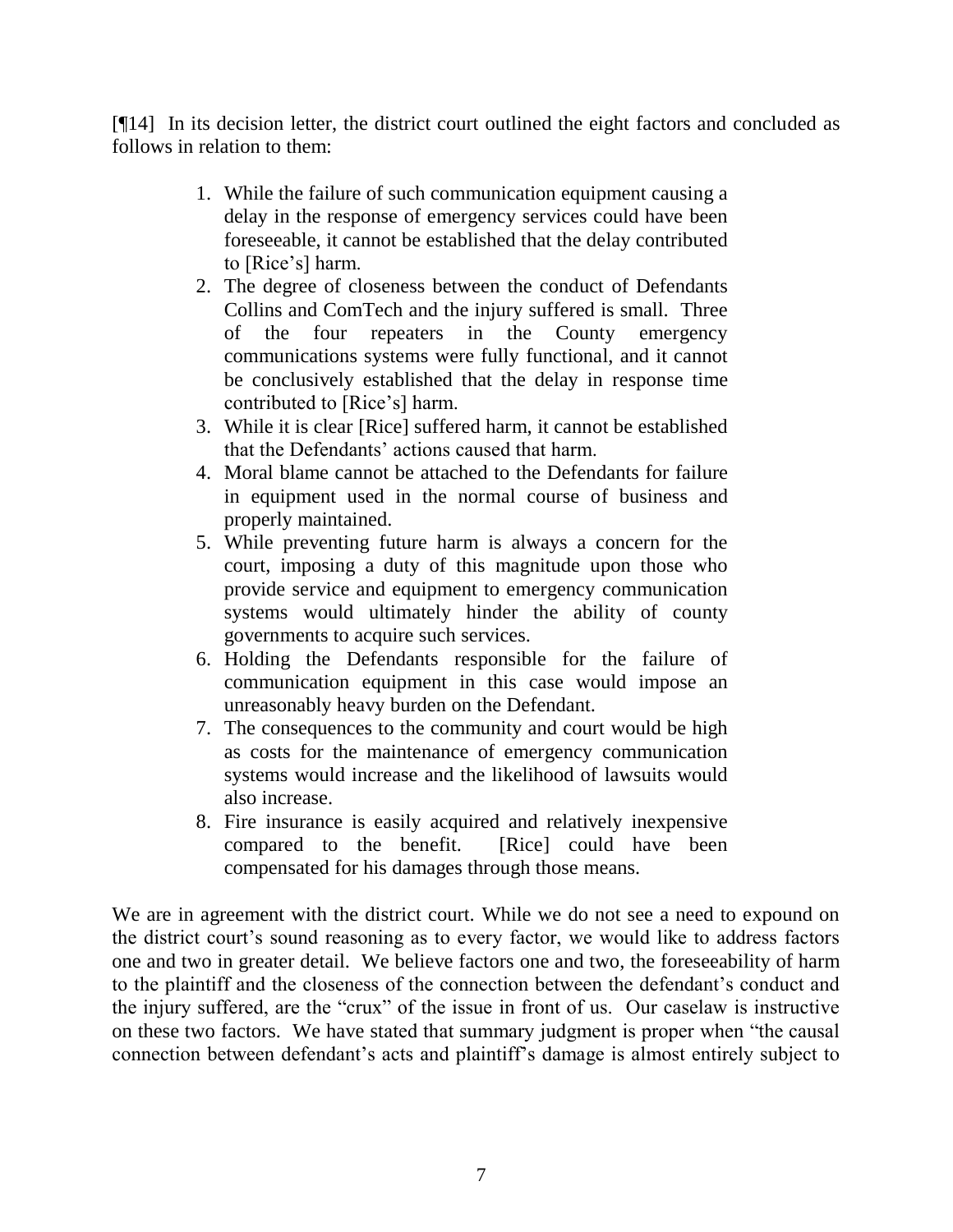conjecture and speculation." *De Wald v. State*, 719 P.2d 643, 651 (Wyo. 1986).<sup>4</sup> With respect to Collins' and ComTech's conduct in the instant case, it cannot be stated that the fire on Rice"s property, and the resulting damage, was either"s fault. After reviewing the record on appeal, we conclude that neither Collins nor ComTech owed Rice a duty of care.

# **Governmental Immunity—Scope of Duties**

 $\overline{a}$ 

[¶15] Wyo. Stat. Ann. § 1-39-104(a) (LexisNexis 2009) provides:

A governmental entity and its public employees while acting within the scope of duties are granted immunity from liability for any tort except as provided by W.S. 1-39-105 through 1- 39-112, and limited by W.S. 1-39-121.

The WGCA is a "closed end tort claims act" such that any claim is barred unless it falls within a statutory exception. *Sponsel*, 126 P.3d at 105.

[¶16] Rice contends that "several provisions" of the WGCA apply and effectively strip the County Defendants of their governmental immunity, and that the district court was in error when it granted summary judgment to the County Defendants, finding that immunity had not been waived.

[¶17] First, Rice points to Wyo. Stat. Ann. § 1-39-108(a) (LexisNexis 2009), which provides that a governmental entity is liable for damages caused by the negligence of public employees while acting within the scope of their duties "in the operation of public utilities and services including gas, electricity, water, solid or liquid waste collection or disposal, heating, and ground transportation." Rice argues that the emergency communication system at issue in this case qualifies as a public utility and service within the scope of this statute, and thus, the County Defendants are liable. The County Defendants argue that a fire page is not the operation of a public utility for purposes of the waiver of immunity under  $\S$  1-39-108(a).

[¶18] Both parties rely upon *City of Cheyenne v. Huitt,* 844 P.2d 1102 (Wyo. 1993), to support their arguments. In that case, this Court held that firefighting is not a public utility or service for purposes of § 1-39-108(a). We stated in *Huitt:*

<sup>4</sup> In *De Wald,* this Court cited to *Hoyle v. Southern Bell Tel. & Tel. Co.,* 474 F. Supp. 1350 (W.D.N.C. 1979). In *Hoyle* the plaintiff claimed that the defendant negligently failed to repair a customer's telephone and, as a result, the customer was delayed in getting to the hospital and died. The court granted defendant's motion for summary judgment finding that the case hinged on many facts which could never be determined. The court based its judgment primarily upon the fact that it was impossible to show that, absent the delay, the deceased would have lived.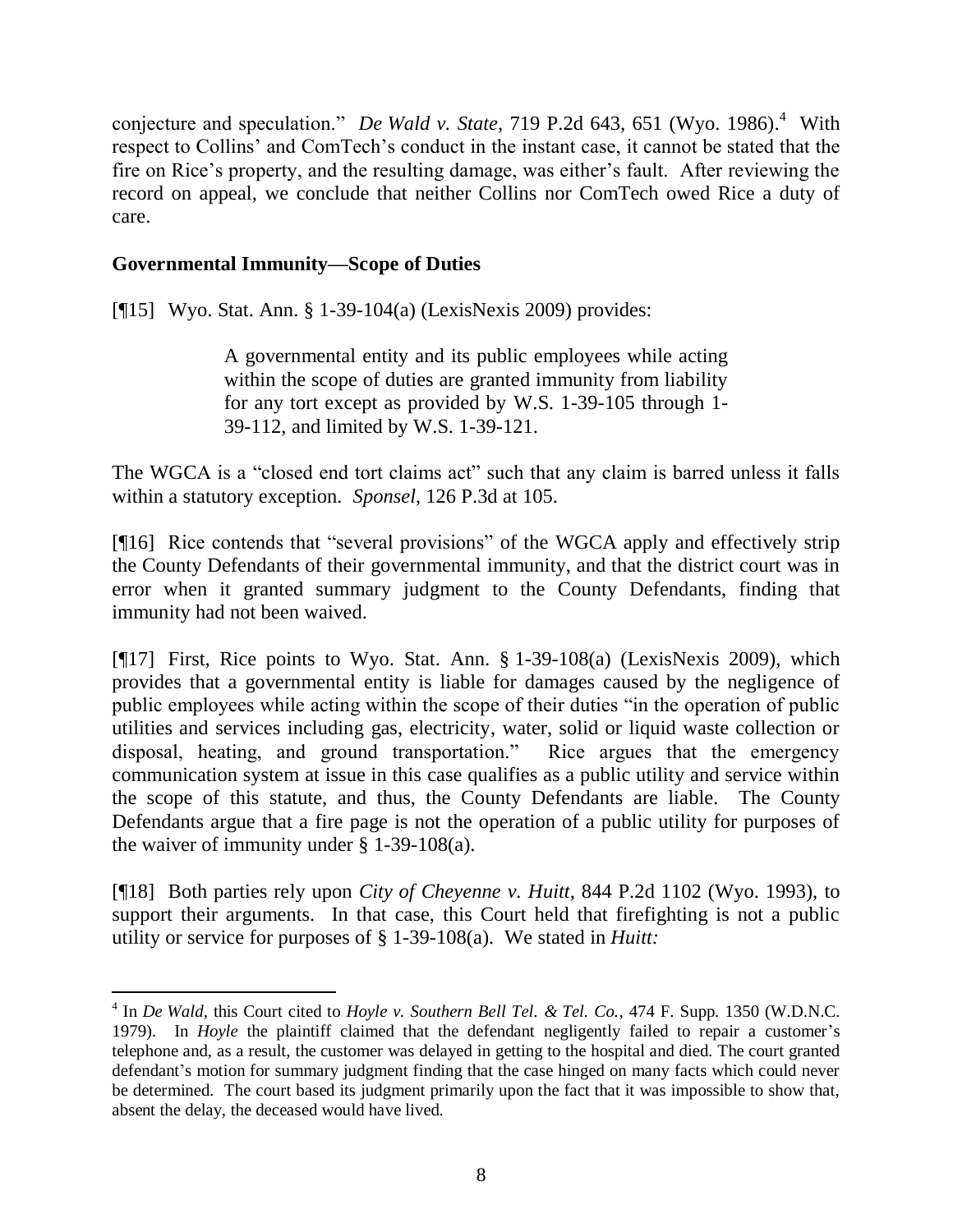If we would accept respondent's contention that firefighting is included among the governmental operations for which immunity is waived by Wyo. Stat. § 1-39-108, although not so specified therin, the same could also be true for all other governmental operations. The legislature, then, would have done a useless thing in specifying certain operations *in the statute* for which immunity is waived. Further, should we accept such contention, the legislature would also have done a useless thing in providing exceptions to immunity *in other statutes* contained in the Act, e.g., uses of motor vehicles, aircraft, and watercraft in Wyo. Stat. § 1- 39-105 (1988); for operation of a building, recreational area or public park in Wyo. Stat. §1-39-106; or for peace officers in Wyo. Stat. §1-39-112 (1988).

*Huitt,* 844 P.2d at 1104-1105. Citing *Huitt,* the district court reached a similar conclusion by employing the rule of *expressio unius est exclusion alterius* and held that because the statute enumerated certain activities to be included, it should be construed as excluding all things not expressly mentioned. The County Defendants echo the district court and also contend that if firefighting is not covered, then certainly a page by a county dispatcher to volunteer firefighters should also not be included as part of the operation of a public utility. However, Rice argues that *Huitt* should not be read this way, in light of the language of the statute and this Court"s subsequent decision in *Sponsel*.

[¶19] In *Sponsel,* this Court considered whether erecting and maintaining highway signage qualified as a "public utility or service" under § 1-39-108. There, this Court noted the statute provides for liability for "operation of public utilities and services including gas, electricity, water," etc. *Sponsel*, ¶ 11, 126 P.3d at 109. Because of the word "including" that preceded the list of public utilities, *Sponsel* recognized the enumerated utilities could not be interpreted as an exclusive list:

> [T]he use of the word "includes" is significant because 'includes' generally signifies an intent to enlarge a statute's application, rather than limit it, and it implies the conclusion that there are other items includable, though not specifically enumerated. That general rule certainly has vitality, but it cannot so broaden the statute at issue here, so as to make a "public service" of all things that are a "public responsibility," without regard as to whether or not they are somehow related to the more limited concept of "public utilities and services."

*Sponsel*, ¶ 12, 126 P.3d at 109. Ultimately, in *Sponsel* the decision was that a failure to communicate a dangerous condition by use of a road sign did not fall within the public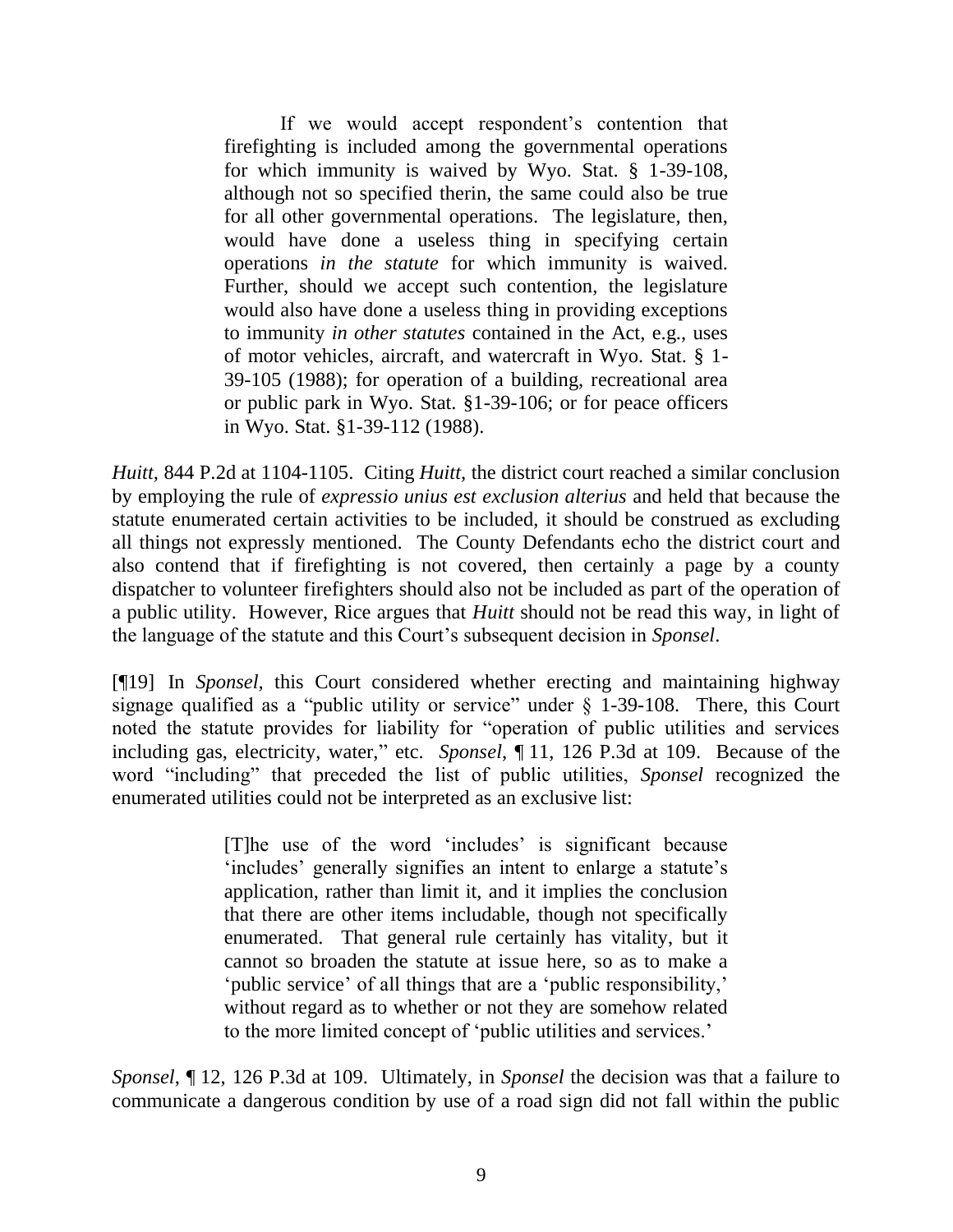utility exception to liability even though the county undertook the responsibility to provide proper road signage. We reasoned that "[t]he statutory construction rule of *ejusdem generis* instructs us that the legislature must have intended a catch-all phrase to include things similar to those specifically listed." *Sponsel*, ¶ 16, 126 P.3d at 109 (citations omitted).

[¶20] As in *Sponsel,* we apply the same statutory construction rule here. Although *Sponsel* recognized that the enumerated utilities in the statute is not an "exclusive" list, we cannot extend that list to the fire page system at issue in this case, in part because of our holding in *Huitt,* which says that firefighting is not similar to or of the same genre as "gas, electricity, water, solid or liquid waste collection or disposal, heating and ground transportation." *Huitt*, 844 P.2d at 1105*.* Although the fire page system is not firefighting, we nevertheless reject Mr. Rice"s argument that it qualifies as a public utility. Section 1-39-108 cannot be construed to make a public service of all things that are a "public responsibility."<sup>5</sup>

# **Governmental Immunity, Wyo. Stat. Ann. § 1-39-112 (Tortious Conduct of Peace Officers)**

[¶21] Next, Mr. Rice also claims that the district court erred in granting summary judgment to the County Defendants (specifically, Sheriff Pownall) on his claim that governmental immunity should be waived under Wyo. Stat. Ann. § 1-39-112 (LexisNexis 2009), which states, "[a] governmental entity is liable for damages resulting from tortious conduct of peace officers while acting within the scope of their duties."

[¶22] Rice claims on appeal that Sheriff Pownall assumed a duty to provide and maintain the communication system, to alert law enforcement and firefighters in the event of an emergency, and to provide a reliable and dependable means for his agency and many other agencies within Campbell County to have interoperable communications in times of emergency. According to Rice, when the Sheriff failed to heed the advice and warnings of private companies that maintained and upgraded the system, and when he failed to take precautions to avoid delay if the system failed, he was negligent.

<sup>&</sup>lt;sup>5</sup> Note the Wyoming State Legislature extended immunity to those providing "911" services. Wyo. Stat. Ann. § 16-9-108 (LexisNexis 2009) states:

A governmental entity, public safety agency, local exchange access company, telephone exchange access company or wireless carrier that provides access to an emergency system or any officers, agents, or employees thereof is not liable as a result of any act or omission except willful and wanton misconduct or gross negligence in connection with developing, adopting, operating or implementing emergency telephone service, enhanced wireless 911 service or any 911 system.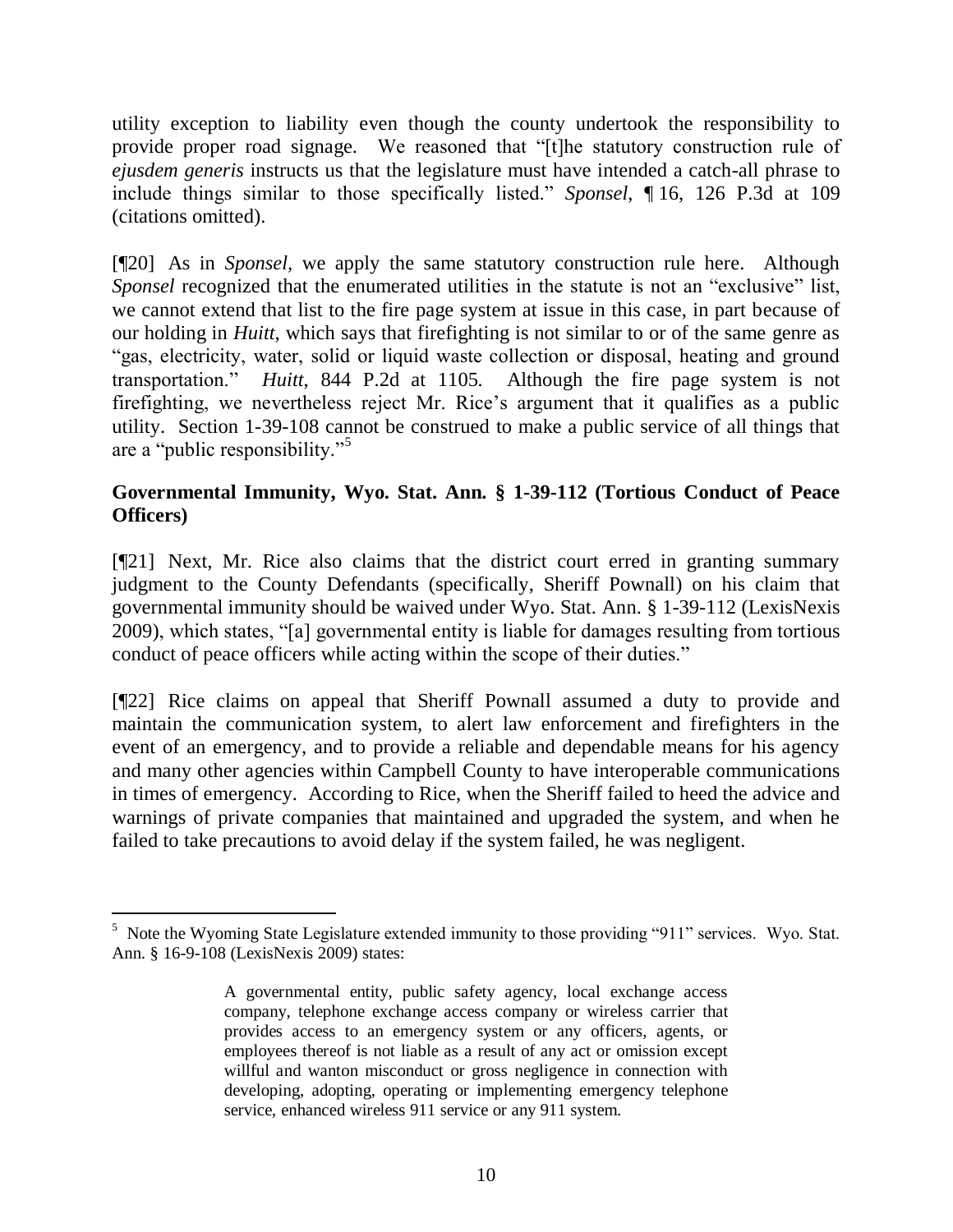[¶23] Although the legislature waived sovereign immunity for the tortious conduct of peace officers, we have recognized for some time that the waiver is limited by the common law concept of qualified immunity. See *DeWald*, *supra; Kimbley v. City of Green River*, 663 P.2d 871 (Wyo. 1983). We explained the basis for qualified immunity in *Blake v. Rupe,* 651 P.2d 1096. 1109 (Wyo. 1982):

> [A] qualified immunity is available to officers of the executive branch of government, the variation being dependent upon the scope of discretion and responsibilities of the office and all the circumstances as they reasonably appeared at the time of the action on which liability is sought to be used. It is the existence of reasonable grounds for the belief formed at the time and in light of all the circumstances, coupled with good-faith belief, that affords a basis for qualified immunity of executive officers for acts performed in the course of official conduct.

The determination of a peace officer's entitlement to qualified immunity under state law is governed by the consideration of four factors: (1) The officer was acting within the scope of his duties; (2) the officer was acting in good faith; (3) the officer's acts were reasonable under the circumstances; and (4) the officer's acts were discretionary duties and not merely operational or ministerial duties. *Board of County Comm'rs v. Bassett,* 8 P.3d 1079, 1087 (Wyo. 2000).

[¶24] In the context of qualified immunity, the term "discretionary" is understood to be limited to "executive policy functions." *Bassett*, 8 P.3d at 1087.Conversely, the term "ministerial" refers to when

> it is absolute, certain, and imperative, involving merely the execution of a set task, and when the law which imposes it prescribes and defines the time, mode, and occasion of its performance with such certainty that nothing remains for judgment or discretion.

*Oyler v. State,* 618 P.2d 1042, 1048 (Wyo. 1980). Decisions by an elected official regarding expenditures on equipment, the type of equipment, and replacement parts are within the purview of an elected official's discretion; the decisions by Sheriff Pownall as to when to replace the fire page equipment is certainly within his discretion. He testified to that at length in his deposition. While we will refrain from repeating his testimony verbatim, after reviewing the record, we are assured from that testimony that the Sheriff knew that the system was out of date, and that he was taking steps, in good faith, to replace it.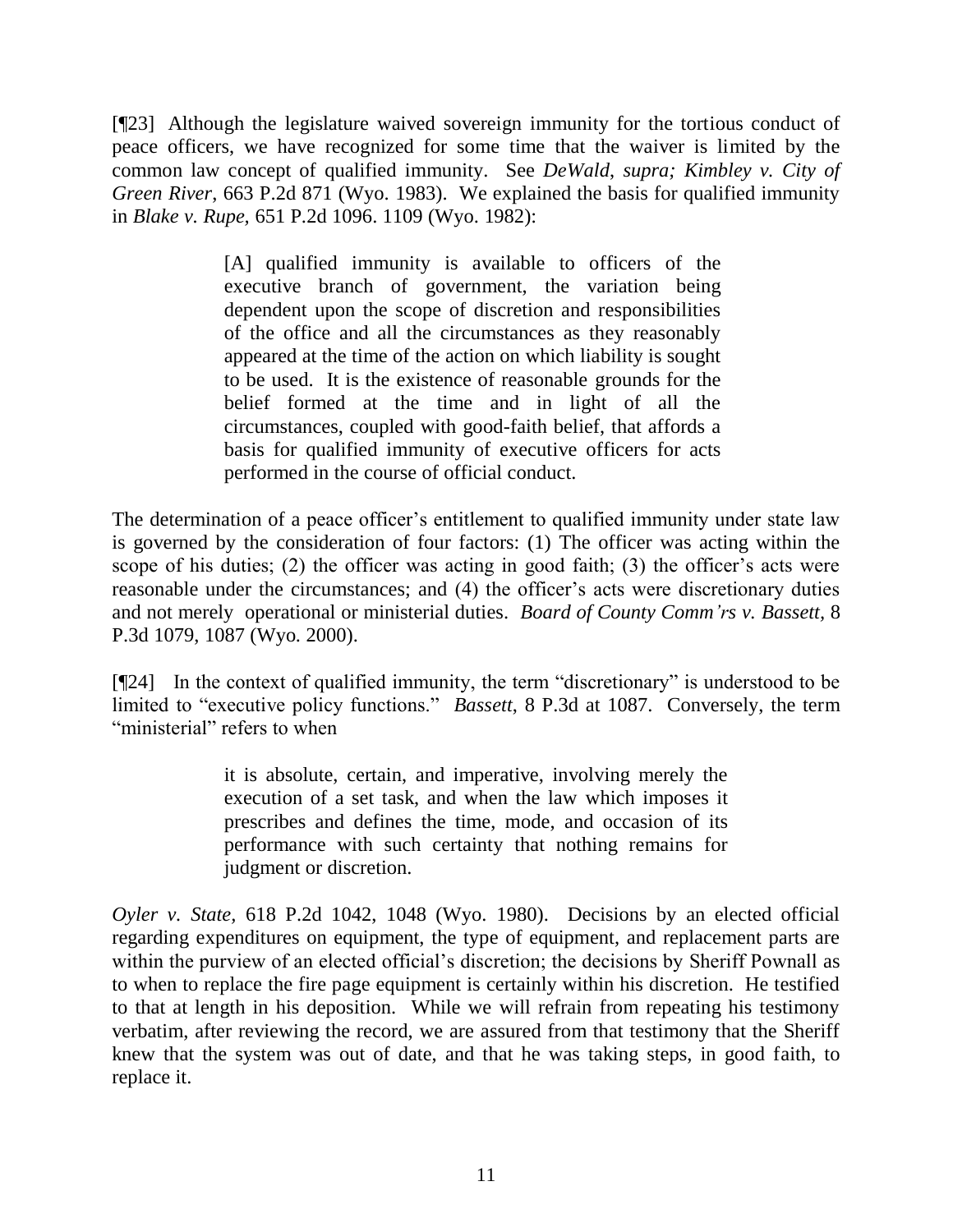Q: In your initial term and in this term, what kind of a priority have you put on the communication systems in general in trying to bring them all the things you"ve been telling us about? A: It's been a top priority since I took office, since I learned, basically, that the system was old. And I knew that. I mean, I knew it was old. And I knew - -with technology today, I mean, it seems to change on a daily basis, almost. But we were trying[.]

[¶25] The Sheriff was acting within the scope of his duties, in good faith, in determining when to replace the equipment at issue. We fail to see any tortious conduct while doing so.

# **Governmental Immunity, Wyo. Stat. Ann. § 1-39-106 (Negligent Operation of Building)**

[¶26] Rice also claims that the County Defendants are not entitled to immunity from liability under Wyo. Stat. Ann. § 1-39-106 (LexisNexis 2009), which provides as follows:

> A governmental entity is liable for damages resulting from bodily injury, wrongful death, or property damage caused by the negligence of public employees while acting within the scope of their duties in the operation or maintenance of any building[.]

The district court found this section inapplicable, stating "the facts do not indicate a building was involved in this instance," and that "the failure of a repeater does not implicate negligence in the operation of a building in which it is housed." In *State Dept. of Corrections v. Watts,* 2008 WY 19, 177 P.3d 793 (Wyo. 2008), this Court decided that:

> [T]he legislature intended to limit the waiver of [governmental] immunity to negligence associated with the function of the building structure and did not intend to extend the waiver to negligence associated with operation of the penal institution within the building.

*Watts,* ¶ 38, 177 P.3d at 802.

[¶27] Rice argues that the "buildings" at issue in this case are the various "tower sites" around Campbell County that house the actual repeaters, transmitters, and other communication equipment. According to Rice, those buildings were prone to extreme temperature variations, contributing to poor functionality of the equipment. Rice argues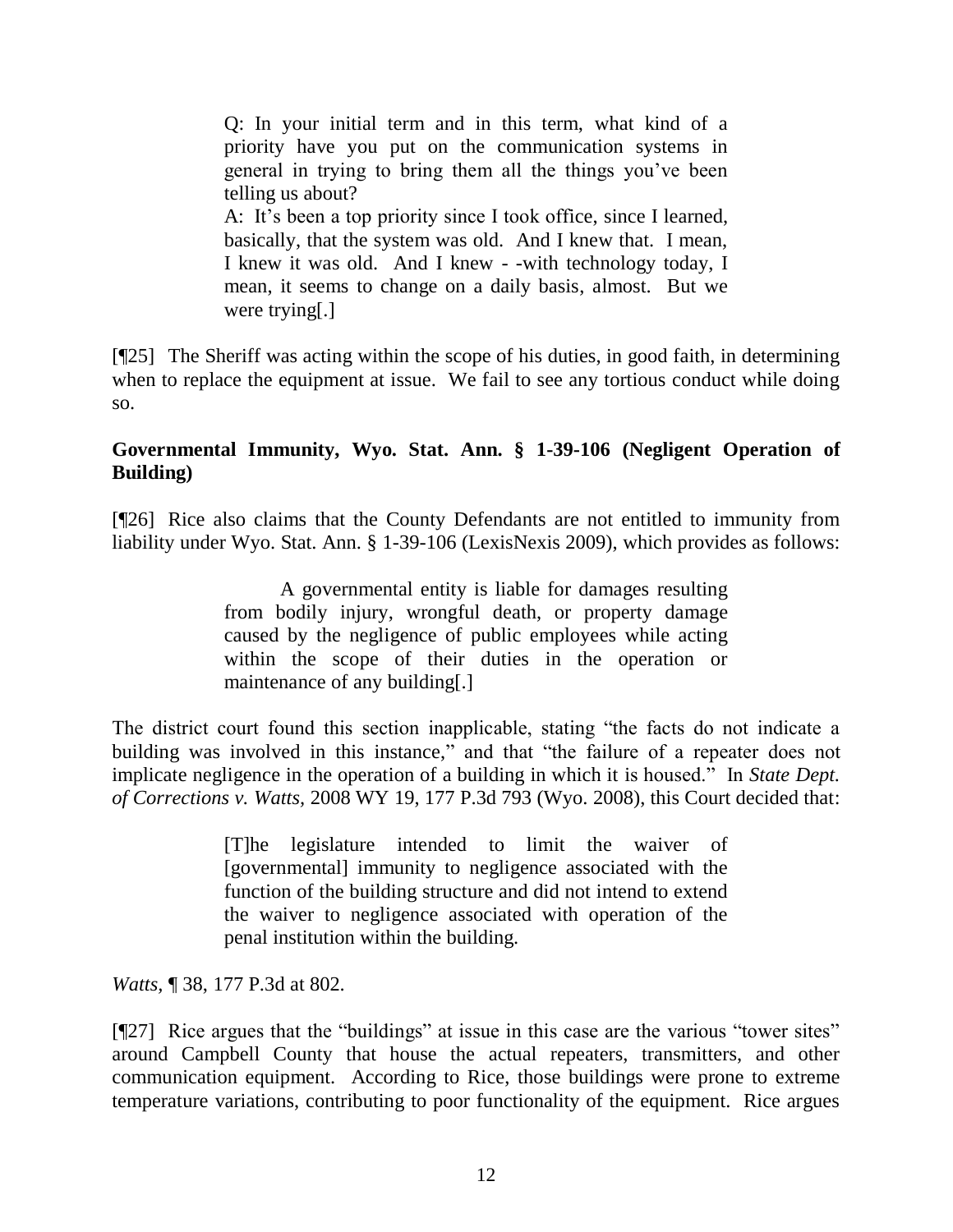that the failure to follow guidelines with regard to moisture and temperature control is thought to be one possible cause for the failures in the system components, which culminated in the negligence by the County Defendants.

[¶28] Our discussion in *Watts* is instructive as to Rice"s argument. We stated:

We are not, however, inclined to agree that any "unsafe condition," beyond those involving the building itself, should come within the statute, especially when interpreted as broadly as the New Mexico Supreme Court did in *Upton.* Instead, we believe the waiver of immunity in Wyoming was intended to apply only if the unsafe condition is due to a physical defect in the building**.** The concept of physical defect would include any safety features mandated by applicable law, as recognized by the New Mexico court of appeals in *Williams.*

We, therefore, conclude the clear and unambiguous language of § 1-39-106**,** within the context of the rest of the WGCA, indicates that the legislature intended to limit the waiver of immunity to negligence associated with the function of the building structure and did not intend to extend the waiver to negligence associated with operation of the penal institution within the building**.** The operation and maintenance responsibility includes fixtures attached to the building**.** Moreover, like the New Mexico court of appeals recognized in *Williams*, if applicable building codes, statutes or ordinances mandate that certain safety features be installed or in use in the building**,** then liability would extend to injuries arising from the failure of the governmental entity to install or maintain those devices. We have no difficulty stating that such matters fall within the definition of operation of public buildings because they are necessary to make the building legally functional. We do, as always, take this opportunity to invite the legislature to revise the statute if we have not interpreted it in accordance with its intent.

*Watts,* ¶¶ 36, 38, 177 P.3d at 802.

*. . . .*

[¶29] Turning to the facts once again, we conclude that the district court ruled correctly when it granted summary judgment to the County Defendants, affirming their governmental immunity under § 1-39-106. Assuming a problem occurred with communication equipment, that equipment does not qualify as a "building" as